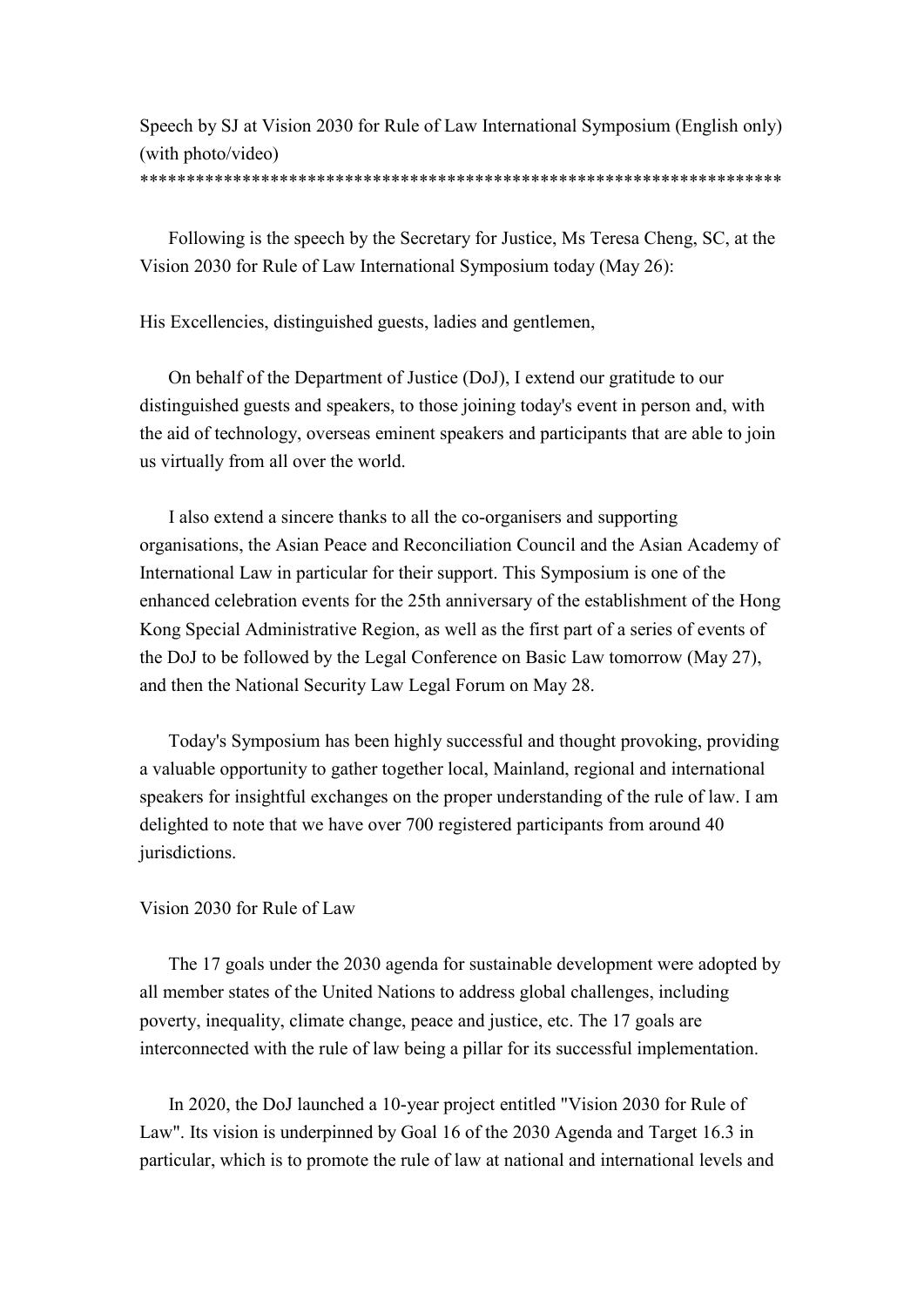ensure equal access to justice for all. It is the DoJ's commitment to build and maintain a fair and rule-based society underpinned by the rule of law through collaboration with stakeholders towards sustainable development.

Rule of law is often quoted and referred to but as Yemi (Senior Partner of Strachan Partners, Mr Yemi Candide-Johnson) asked just now, we must know what is its purpose, and sometimes we have to ask ourselves what is it that we want out of this universal value. In legal parlance, rule of law would be represented by principles such as observance of due process, equality before the law, access to justice, efficient and fair dispute resolution mechanism administered by an independent and impartial tribunal, etc. But stripped of the legalistic and scholarly terminologies or principles, may I venture to suggest that perhaps at its core, or at the very least, what we yearn for from the rule of law, is to ensure fairness and peaceful co-existence with mutual respect. This is so, I would venture to suggest, at national levels governing the relations between people and people and the government, and also at the international level, where the world order is at stake.

The rule of law remains the cornerstone of the Hong Kong Special Administrative Region's success, both as an international financial centre and an international legal, deal-making and dispute resolution hub. According to the Worldwide Governance Indicators by the World Bank, Hong Kong's rule of law percentile ranking steadily increased in the past 25 years from 69.85 per cent in 1996 and since 2003 above 90 per cent. Commissioner Liu (Commissioner of the Ministry of Foreign Affairs in the HKSAR, Mr Liu Guangyuan) has rightly pointed out in his opening speech today that "one country, two systems" has developed on the track of rule of law, and in return rule of law has fostered the successful implementation of "one country, two systems", with the importance of rule of law being a key to maintaining Hong Kong's prosperity and stability, improving our governance and enhancing our competitiveness. Hong Kong's future is also guaranteed by the strong backing of our Motherland and the unique advantages of "one country, two systems".

One crucial aspect for sustainable development envisaged under the 2030 Agenda is that the rule of law is fundamental to international peace and security and political stability, and strengthened rule-of-law-based society should be considered as an outcome of the 2030 Agenda and Sustainable Development Goals.

Indeed, in the keynote speech by Judge Xue Hanqin (Judge of International Court of Justice), she started and ended her speech by referring to the Five Principles of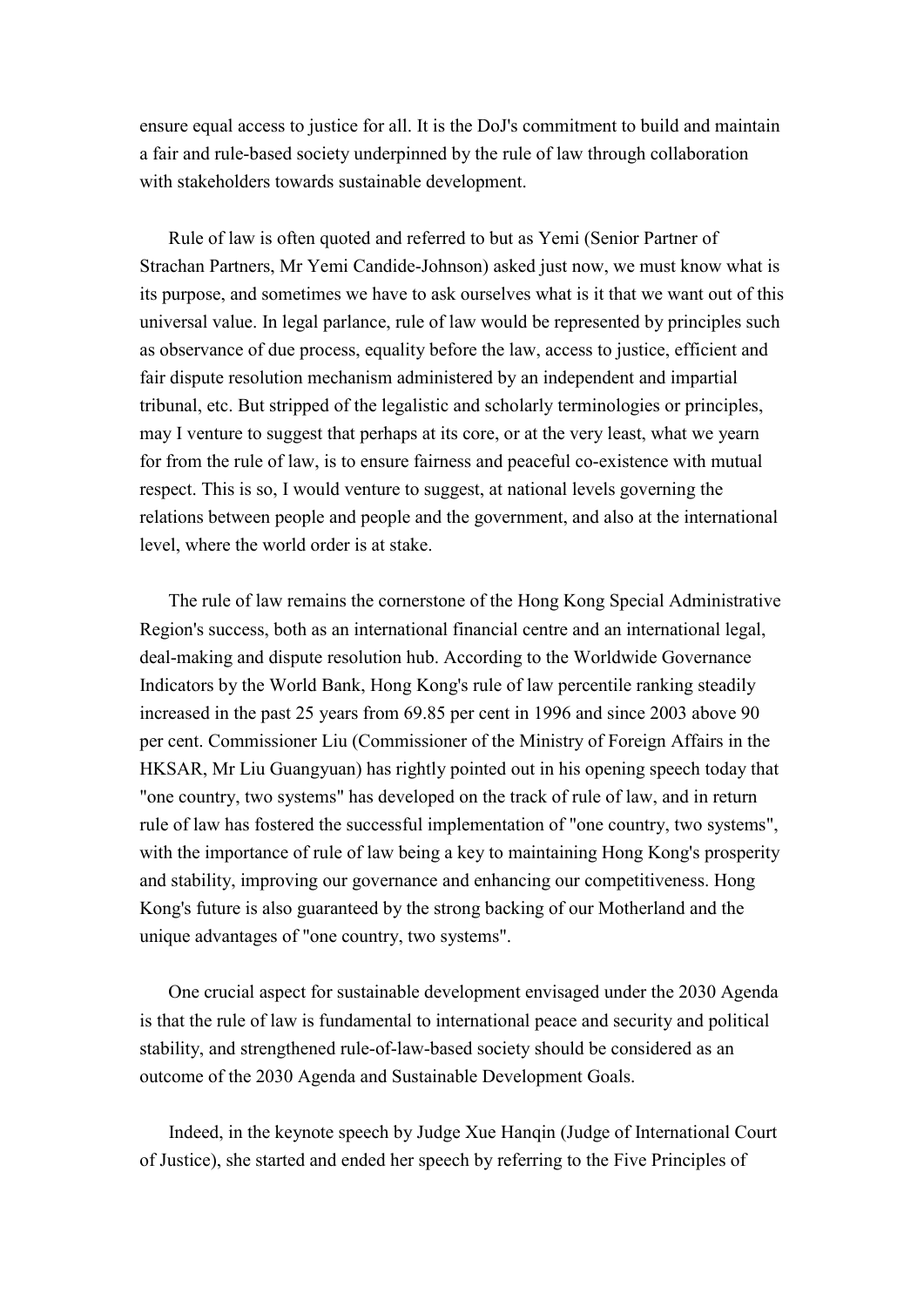Peaceful Co-existence initiated in 1954 by China, India and Burma (now Myanmar) declaring that they would develop their relations on the basis of mutual respect for sovereignty and territorial integrity, mutual non-aggression, non-interference in each other's internal affairs, equality and mutual benefit and peaceful co-existence. She reminded us of the wise words of Premier Zhou Enlai who said "if these principles are observed by all, countries of different social systems could live in peace."

The Five Principles of Peaceful Co-existence are in line with the principles of the Charter of the United Nations, Articles 1 and 2 in particular. Article 2 lays down, inter alia, the principles of sovereign equality of states, peaceful settlement of international disputes and non-intervention of internal affairs of other states. In her recount of the development of the world order, Judge Xue also reminded us of the Bandung Conference where Asian and African states enunciated the Ten Principles of Bandung which encompasses, amongst others, the essential elements of international relations including sovereign equality of states, territorial integrity, peaceful co-existence, multilateralism and mutual co-operation, stressing settlement of international disputes by peaceful means. This, she highlighted, was the first time that developing countries, collectively, made their voices heard in promoting a fairer and perhaps a less Eurocentric world order. The importance of this breakthrough cannot be overstated. The setting up of Asian-African Legal Consultative Organization (AALCO) and its work now to provide the perspectives from Asian and African states in the study and research on various topics on international law should make an important impact on its codification and progressive development that will reflect a genuine world order.

Strengthening universal peace is one of the important purposes of the United Nations as conveyed in the UN Charter. However, in order to maintain and safeguard peace and security throughout the world, the principle of sovereign equality must be genuinely observed. It calls for mutuality in respect, self-restraint, non-intervention. To put these principles into practice, international dialogue and diplomatic channels are vital. Whilst States remain the major and decisive players for the direction of international law development, two anomalies call for attention. Unilateral acts of major powers have the tendency to usurp the fine balance struck in international cooperation and multilateralism premised usually on equality and mutual respect. A tilt in the balance will not be conducive to a rule-based world order that aims for peaceful co-existence. Double standards in the application of international law is plainly impossible to justify. Put simply, it is just not fair.

As explained by the panellists this morning, it is evident that international law has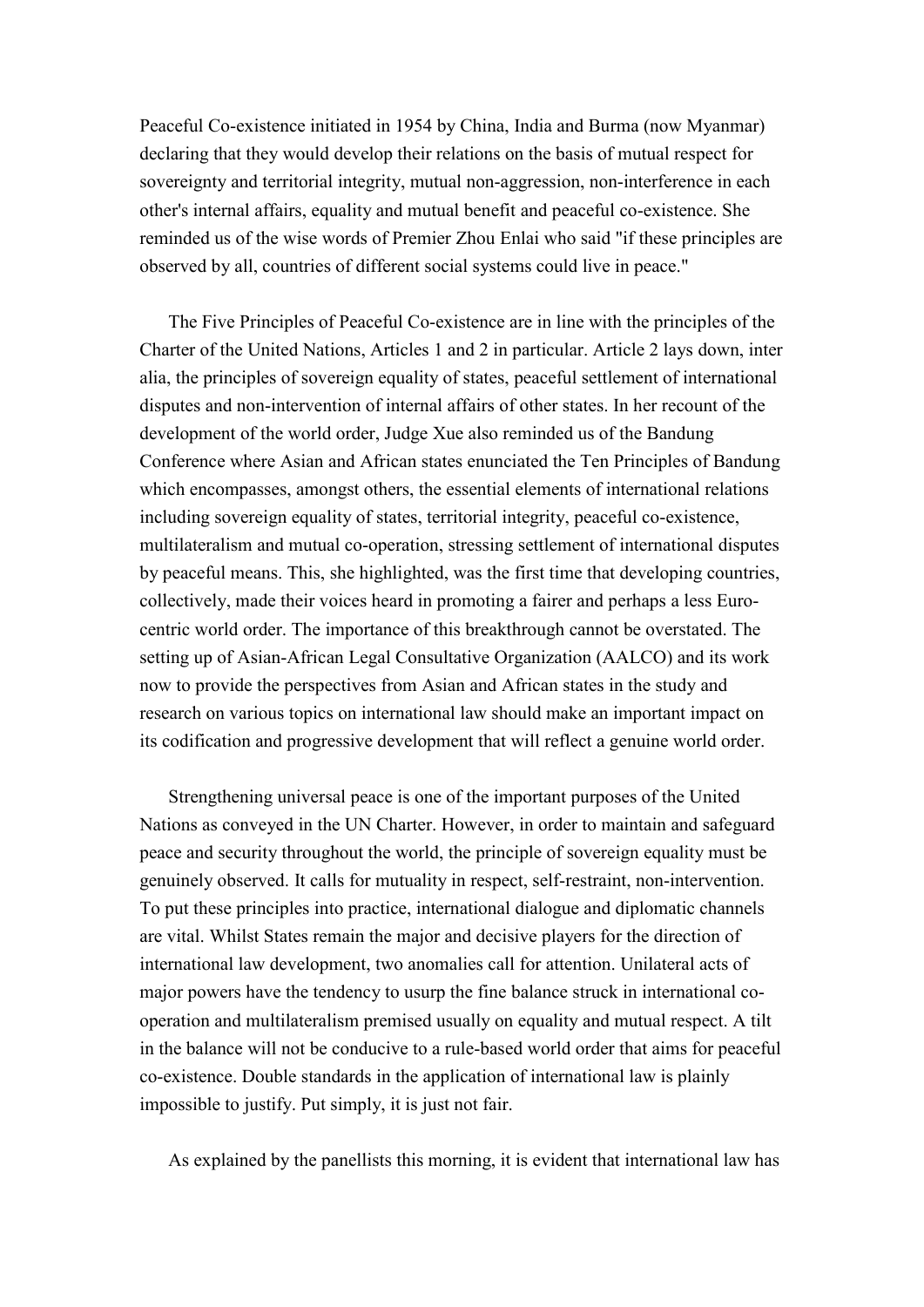strengthened the rule of law in international affairs and contributed to the maintenance of world peace and promotion of international co-operation. Importantly, international law is setting norms and rules that are reflected in national law and domestic practice. It is no longer just a matter that affects States and international relations, but it is, as Judge Xue pointed out, affecting our lives in all ways. We want to look at in the afternoon how the rule of law is practised at the national level in a diverse and inclusive global order.

For the panel discussions this afternoon, we have heard that there is no "one-sizefits-all" approach to the system of rule of law. In his opening speech this morning, Commissioner Liu rightly pointed out that different countries have developed different rule of law practices that fit their specific national conditions, creating a diverse legal civilisation, with there being no best model or standard version of rule of law. Our Chief Justice (Mr Andrew Cheung Kui-nung) has also pointed out in his speech during the Hong Kong Legal Week 2021 that a particular version of the rule of law which functions well in one jurisdiction may not necessarily be transplanted into another jurisdiction; further, due regard must be given to the unique circumstances and context of the particular jurisdiction concerned. Imposing one society's standard of rule of law on another would be contrary to the universal principle of inclusiveness, which is not conducive to the creation of a sustainable international order. Professor Dr Surakiart (Chairman of the Asian Peace and Reconciliation Council and former Deputy Prime Minister of Thailand, Professor Surakiart Sathirathai) also reiterated the point that there is no "one-size-fits-all" approach to the rule of law in his keynote speech. Instead, as he mentioned, understanding cultures is the key to success in shaping the rule of law, which leads to successful application and enforcement of law. This is shown by the example as illustrated in his speech on the late King of Thailand's successful initiative in taking into account cultural differences in curbing the level of illicit cultivation. Professor Dr Surakiart also shared his insightful views on the important role of the rule of law in the age of digital economy which needs to be fairly regulated so that it can assist in promoting, amongst others, the rule of law by bridging inter-generation gap and dialogue. To me, the most important take that I have from Professor Dr Surakiart's speech is that, unless there is a recognition and respect for different cultures and traditions across different jurisdictions, it will be difficult to achieve sustainable development for rule of law.

That said, notwithstanding different societal values and socio-political systems, there exists commonly shared values and basic fundamental elements of the rule of law, although the degree of the respect for such shared values may differ across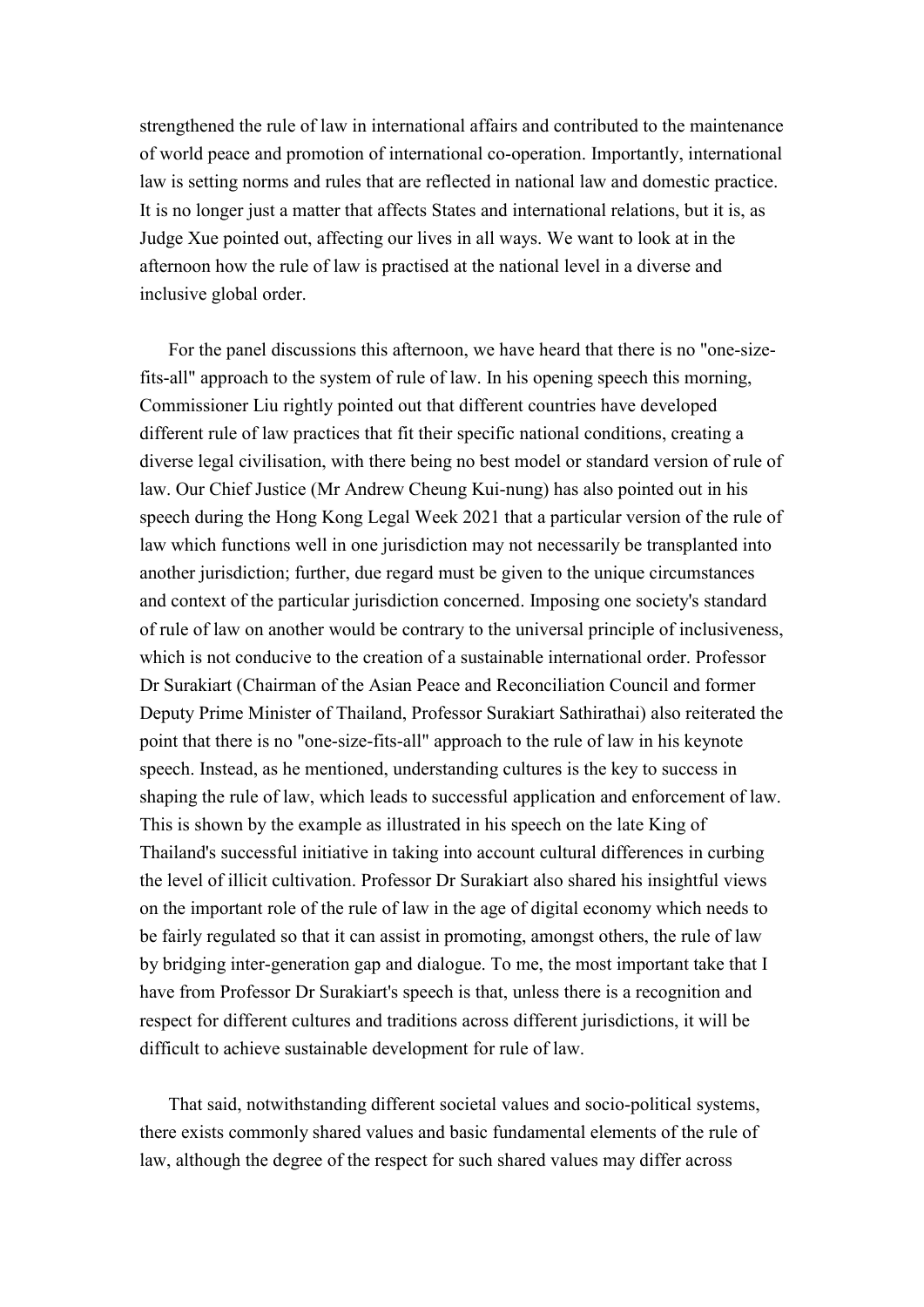jurisdictions as we hear from the sharing of Professor Hayakawa (Secretary General of Japan International Dispute Resolution Center, Professor Yoshihisa Hayakawa), Professor Tian (Head of the Center for National Index of Rule of Law of Chinese Academy of Social Sciences, Professor Tian He) and Professor Zhang (Professor of Law of Tsinghua University, Professor Zhang Yuejiao).

On the other hand, different jurisdictions and regions have unique and diverse cultural, geographical, socio-economic, socio-political and legal traditions which may colour upon the way of how they have been practising the rule of law. To take but a few examples, we hear from Professor Tian and Professor Zhang noting that one important characteristic of the rule of law practised in China is people-centric.

Commissioner Liu observed that the rule of virtue is equally important "以德為本,

以刑輔之" - virtue is the basis and the law is to supplement.

Indeed these features may actually tally with a number of Asian cultures, and it is common for example that Asian traditions of harmony have a preference to resolve disputes amicably through mediation or conciliation in contrast to litigious societies which stress on determining who is the winning party in a dispute.

The sharing from the Iranian Consul-General (Mr Alireza Esmaeil Zadeh) we hear how the foundation of the Iranian legal system and its rule of law is Sharia law-based and of course Sharia law as he explained is an expression of divine will. Yet, we hear how the common essence of rule of law principles, as we now describe, such as equality before the law, independent judiciary and supremacy of law, can also have strong roots in the Islamic legal traditions.

In Africa, we hear from Yemi about people generally sharing and being more accustomed to the substantive customary law and practice, and therefore those are matters that all to be taken into account when looking at the practice of the rule of law.

Given the importance of rule of law for a society's success and sustainable development, to foster the progress and practice of the rule of law, as well as to improve public understanding and awareness of the rule of law, it is considered that there should be an objective mechanism to review and monitor progress and practice of rule of law which can facilitate further research and capacity building.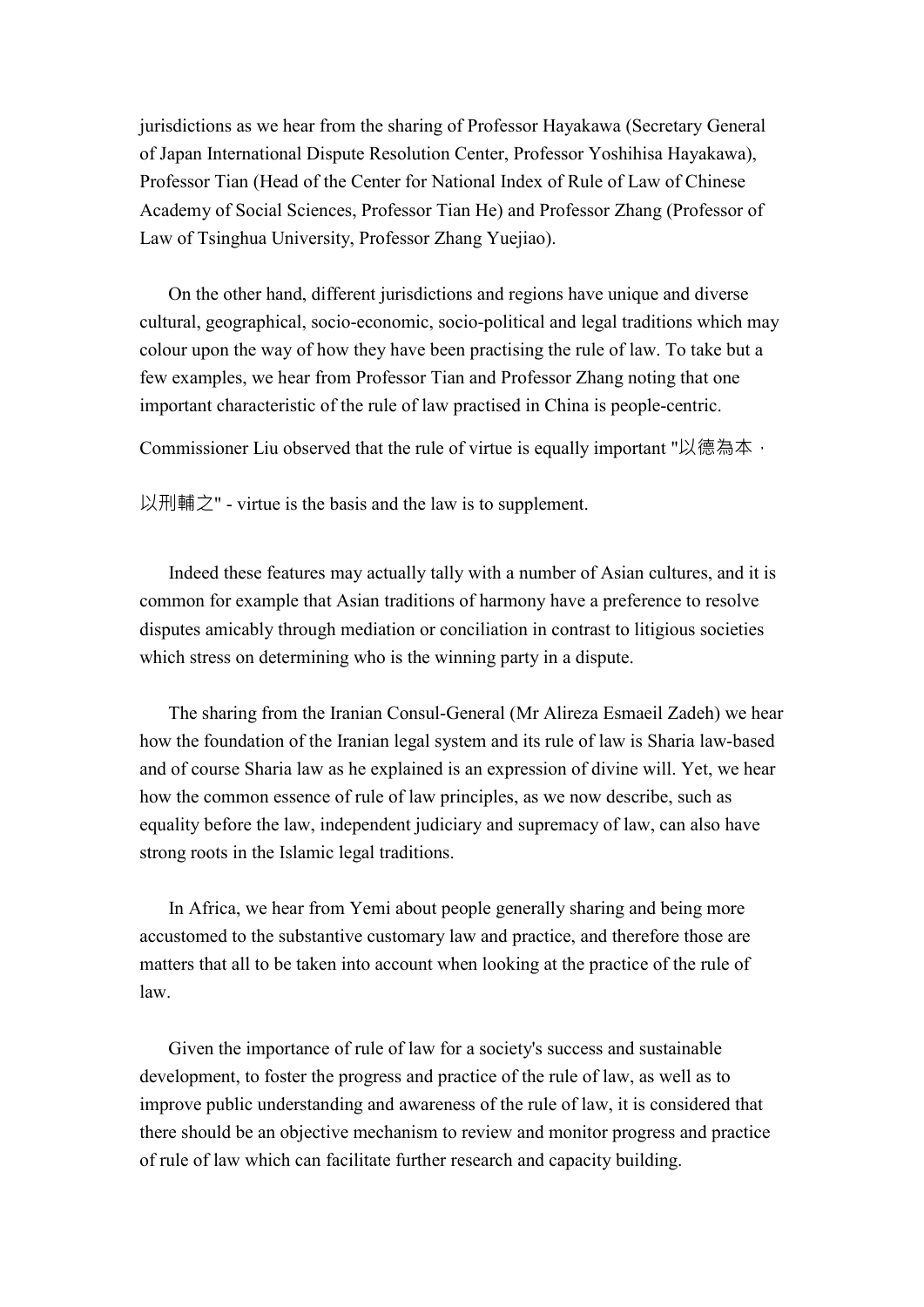This is also the backdrop of the launch of the Vision 2030 initiative back in 2020. Alongside the launch of Vision 2030, the Task Force on Vision 2030 for Rule of Law was established, with membership comprising internationally renowned experts and academics, to advance the work for effective implementation of the initiatives under Vision 2030.

To summarise the discussions of the Task Force, the recommendations that have been made were the proposed indicators which may form the "common denominators" of the rule of law, should be used as a starting point for formulating an objective methodology to review the practice of the rule of law. The Task Force also observed that varying practices of rule of law in different regions and/or jurisdictions attributable to their unique cultures, socio-economic features and legal traditions, etc, should be integrated to gain a fair and objective overview of the "basic fundamentals" of the rule of law in a wide range of jurisdictions.

The Task Force also noted that it would be more meaningful for a rule of law review mechanism to be based on objective data and information rather than perception-based and subjective elements so as to generate useful and empirical evidence about the actual situation of the rule of law practices in different jurisdictions.

The importance of developing an objective review mechanism of rule of law for enhancing successful implementation of the rule of law has been supported by legal experts as we see in the panel discussions today.

With the guidance of the Task Force, the DoJ launched an objective rule of law database in November 2021, as one of the important projects under the Vision 2030 initiative. Looking forward, the methodology for the objective review mechanism would be devised. This would involve complex consideration of appropriate ways to convert data into appropriate "referencing points", as well as to consider how to reflect or evaluate the practice of the rule of law when culture, socio-economic, sociopolitical, legal traditions are to be taken into account.

The need to engage professional specialists in the fields of economics and social science, etc, to further research on the interplay between cultural factors and the practice of the rule of law is recognised. On this front, the DoJ has recently signed a framework arrangement for collaboration with the Chinese Institute of Hong Kong,